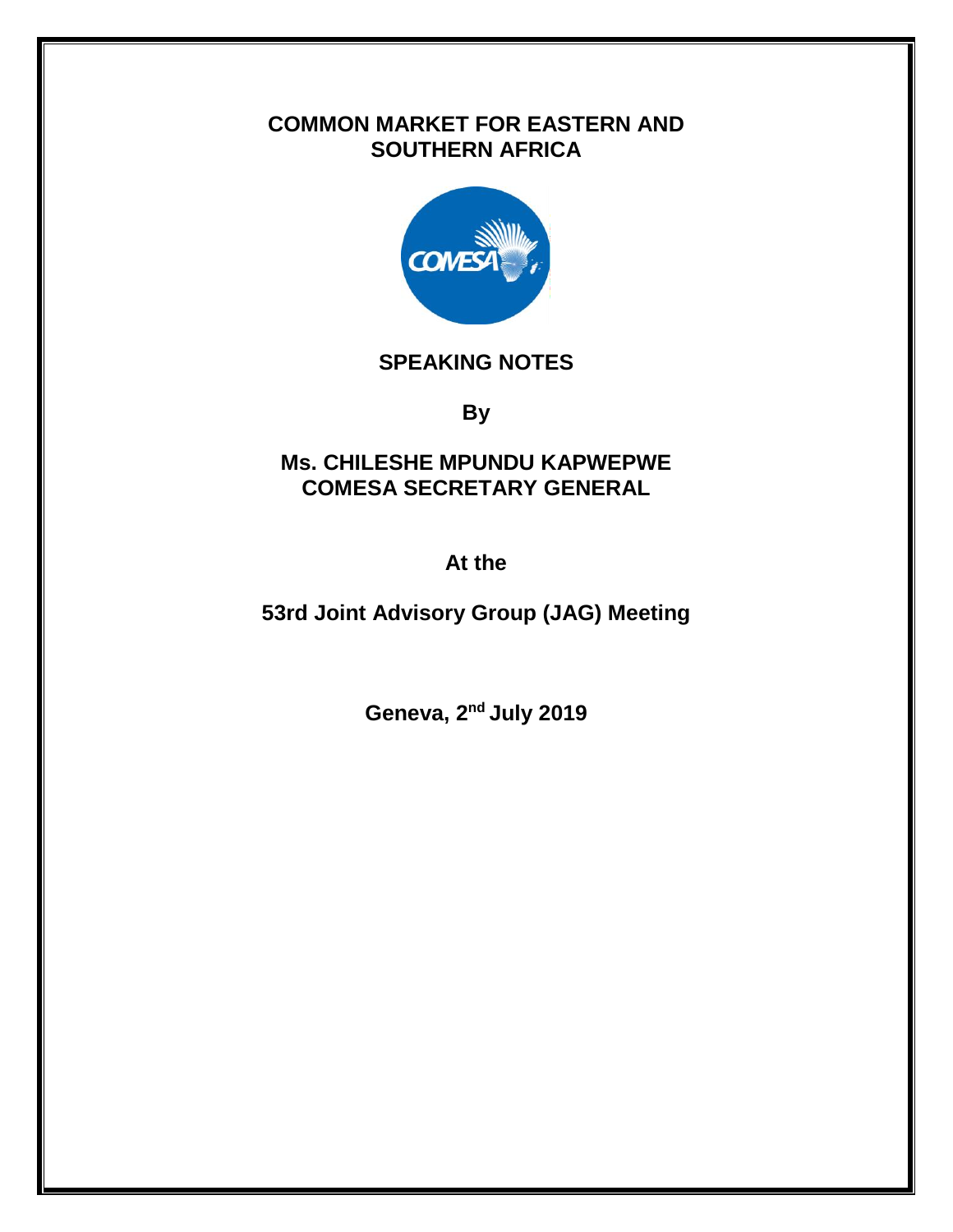**Your Excellency, Mr. Roberto AZEVEDO, WTO Director General; Your Excellency, Mr. Mukhisa KITUYI, UNCTAD Secretary General; Your Excellency, Ms. Arancha GONZALEZ, ITC Executive Director; Your Excellencies, Distinguished Guests, Ladies and Gentle, Mr. Amadou TRAORE, ECOWAS Commissioner for Industry and Private Sector;**

**Your Excellency, Mr. U Aung HTOO, Deputy Minister of Commerce for the Republic of the Union of Myanmar;**

**All Ambassadors and Dignitaries present,**

**Members of the Media,**

**Ladies and Gentlemen.**

It is a great honor and privilege for me to be able to join you and address the Joint Advisory Group meeting.

I join others in congratulating you, Chairperson, on your assumption of office in the Joint Advisory Group of the International Trade Centre.

# **Ladies and Gentlemen**

COMESA has adopted a developmental approach for its regional integration agenda which covers market integration, industrialization and infrastructure development.

The approach continues to place trade at the center of its regional integration process and builds on the achievement of the Free Trade Area that was launched in 2000 and customs union that was subsequently launched in 2008.

In the context of *Trade for Structural Transformation,* one of the key programmes being adopted is the the Digital FTA which recognizes that ecommerce has to be an integral part of all efforts. The instruments being developed enhance the trade facilitation instruments including e-certificates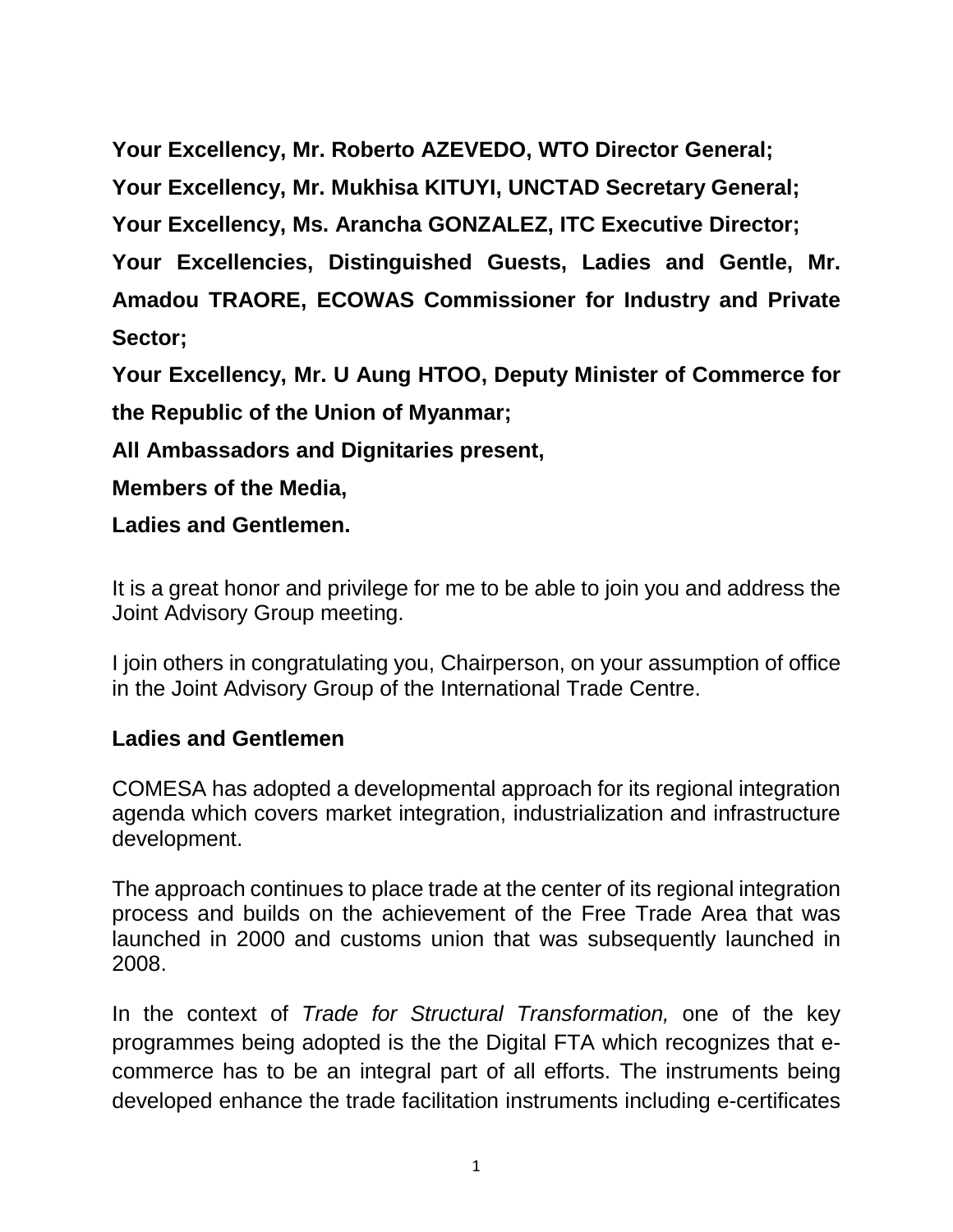of origin, e-single window and online trade portal. The instruments are being designed from the traders point of view to ensure the address issues that are considered relevant to ease the trading process. Trade facilitation portals are currently being implemented in 10 COMESA Member States (Burundi, DR Congo, Egypt, Kenya, Mauritius, Malawi, Rwanda, Seychelles, Uganda and Zimbabwe).

#### **Ladies and Gentlemen**

COMESAs structural transformation is giving industrialization even more importance. This is in recognition that in order to change the trade dynamics, strategic focus on building productive and export capacities of the private sector is required. Areas that are being addressed includes strengthening of national and regional value chains; capacity on product development; and provision of market information systems as well as market linkages throughout the value chain. Some of the key approaches are the clustering of the Micro Small and Medium Enterprises at all levels of the value chain in order to achieve sufficient volumes for procurement of inputs as well as to meet the demands of the market.

In all of this, improved standards and quality assurance infrastructure for market access is necessary.

# **Distinguished and Honorable participants,**

COMESA is also consistently ensuring that programmes are inclusive of the women and youth and programmes are being put in place to ensure that they are consulted and are also beneficiaries and key players at all levels.

While a lot has been done on infrastructure within the region, more still needs to be done to reduce the physical divide, improve availability of energy as well as provide improved ICT connectivity and availability.

Human capital is also critical for the region. This is cognizant that most of our industries are labour intensive. In addition, the human capital is what drives innovation in all processes.

COMESA is making efforts and results are being seen with brilliant examples like the case of Zimbabwe where support is resulting in exports of shoes to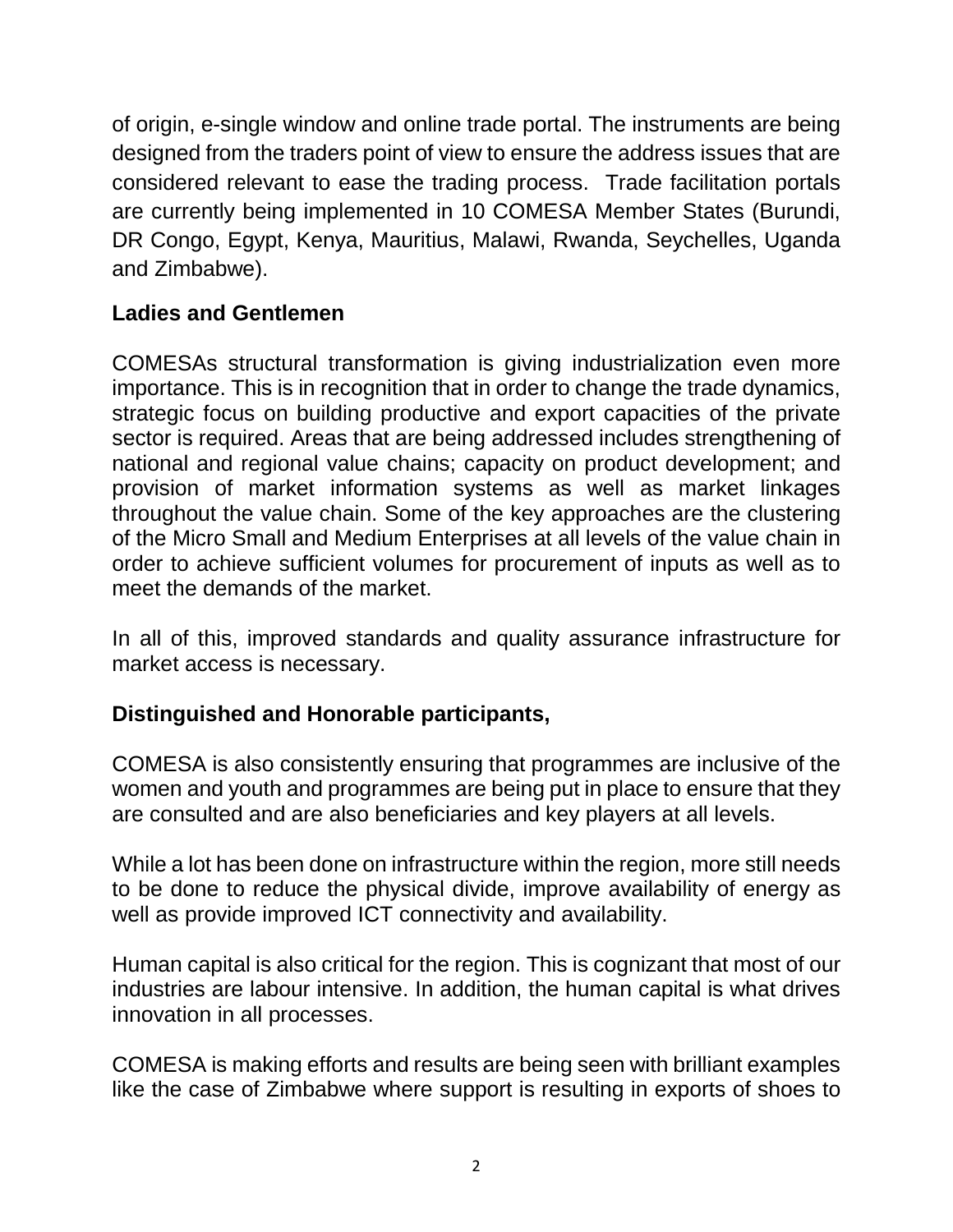south America, re-opening of litchi exports by Madagascar, and established capacity by Malawi textiles and clothing clusters to supply government services with uniforms. A number of countries have also implemented improved customs automated systems and single windows and regional laboratories have been identified and also a number of standards and SPS bodies are being strengthened.

## **Ladies and Gentlemen**

While I can take some time to highlight the success stories, I believe what is important is to emphasis that more needs to be done as we are not even half way there. A deeper and more meaningful collaboration with international and multilateral institutions is required. Such collaboration will allow for interchange of ideas and approaches for addressing the gaps and challenges that still exist. This will help in strengthening the interlinkages and complementarity between the national and regional strategies that we are currently implementing. Further, it will allow the necessary leveraging of financial and human capital that is required to effect the transformation of the regional economy.

In this regard, I take this opportunity to thank ITC under the leadership of Arancha, for the successful collaboration that we have put in place. The collaboration with ITC already gives us an example of the frameworks that have been put in place and have actually worked. ITC has given COMESA and its member States access to expert knowledge and technical support in areas on value chain development, standards and SPS, Non-Tariff Barriers and Gender and Youth. In addition, it has facilitated the mobilisation of addition partners and resources for particular projects at national and regional level.

This results achieved are unquestionable in part due to ITC's approach for designing programmes that have clear intervention frameworks that are designed to achieve tangible results.

I am not leaving out in any way what has been done with institutions like WTO and UNCTAD and a lot more who are here present here. Mine is to just say that we need to strengthen, renew and establish collaboration with all the partners of COMESAs regional integration process as transformation cannot happen if we work alone.